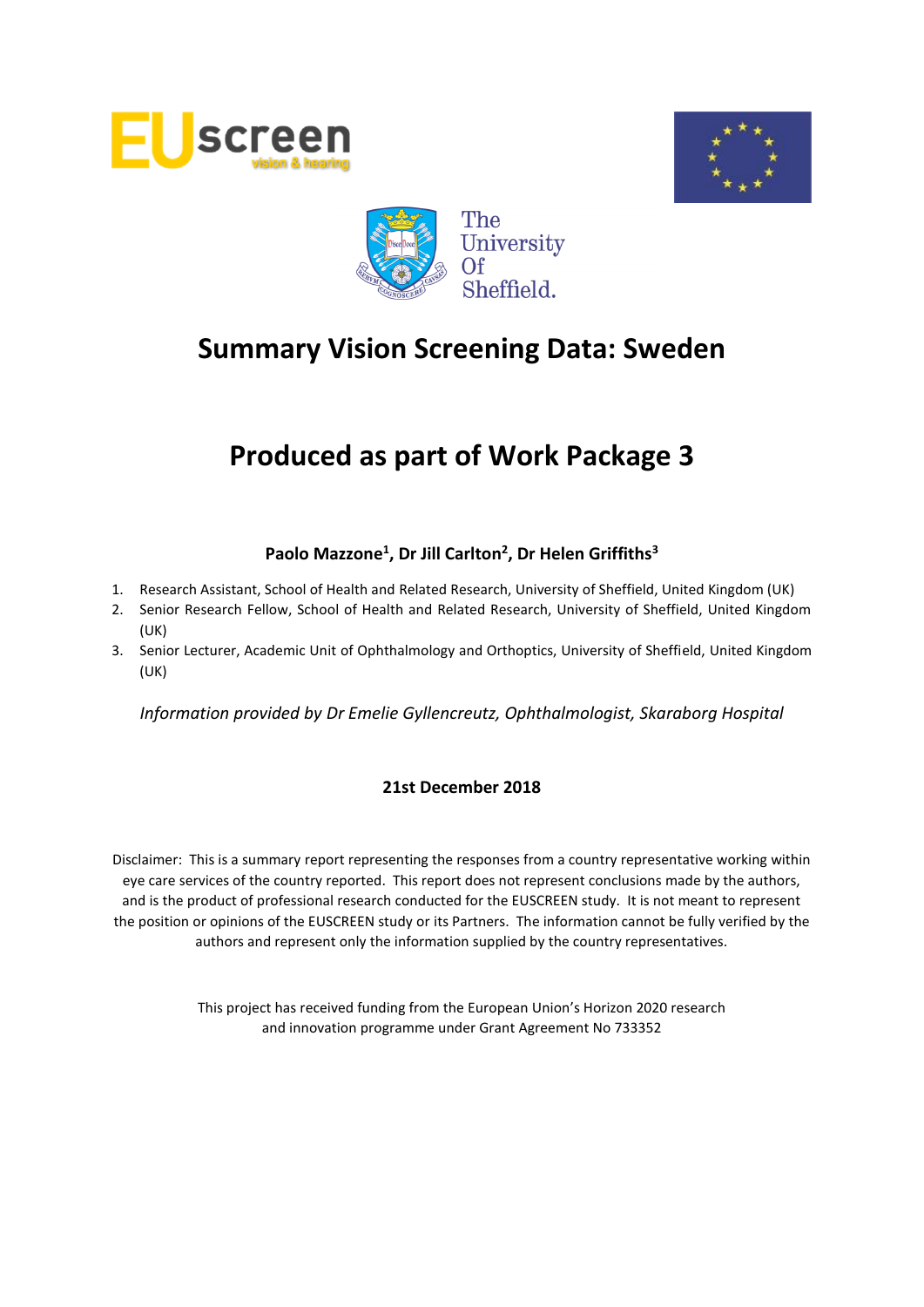



#### **Contents**

| 1              | <b>Glossary of Terms: Vision Screening</b>  |                                           |    |  |  |  |
|----------------|---------------------------------------------|-------------------------------------------|----|--|--|--|
| $\overline{2}$ | Abbreviations                               |                                           |    |  |  |  |
| 3              | Population and Healthcare Overview          |                                           |    |  |  |  |
| 4              | Vision Screening Commissioning and Guidance |                                           |    |  |  |  |
| 5              |                                             | Screening programme                       | 4  |  |  |  |
|                | 5.1                                         | Vision screening - Preterm babies         | 4  |  |  |  |
|                | 5.2                                         | Vision screening - Birth to 3 months      | 4  |  |  |  |
|                | 5.3                                         | Vision screening - 3 months to 36 months  | 4  |  |  |  |
|                | 5.4                                         | Vision screening - 36 months to 7 years   | 4  |  |  |  |
| 6              |                                             | <b>Automated Screening</b>                | 9  |  |  |  |
| 7              | Provision for Visually Impaired             |                                           |    |  |  |  |
| 8              |                                             | Knowledge of existing screening programme | 11 |  |  |  |
|                | 8.1                                         | Prevalence/Diagnosis                      | 11 |  |  |  |
|                | 8.2                                         | Coverage                                  | 11 |  |  |  |
|                | 8.3                                         | Screening evaluation                      | 11 |  |  |  |
|                | 8.4                                         | <b>Treatment success</b>                  | 11 |  |  |  |
| 9              |                                             | Costs of vision screening in children     | 12 |  |  |  |
|                | 9.1                                         | Cost of vision screening                  | 12 |  |  |  |
|                | 9.2                                         | Cost of treatment for amblyopia           | 12 |  |  |  |
|                | 9.3                                         | Cost of Treatment for strabismus          | 12 |  |  |  |
|                | 9.4                                         | Cost of treatment for cataract            | 12 |  |  |  |
|                | References<br>10                            |                                           |    |  |  |  |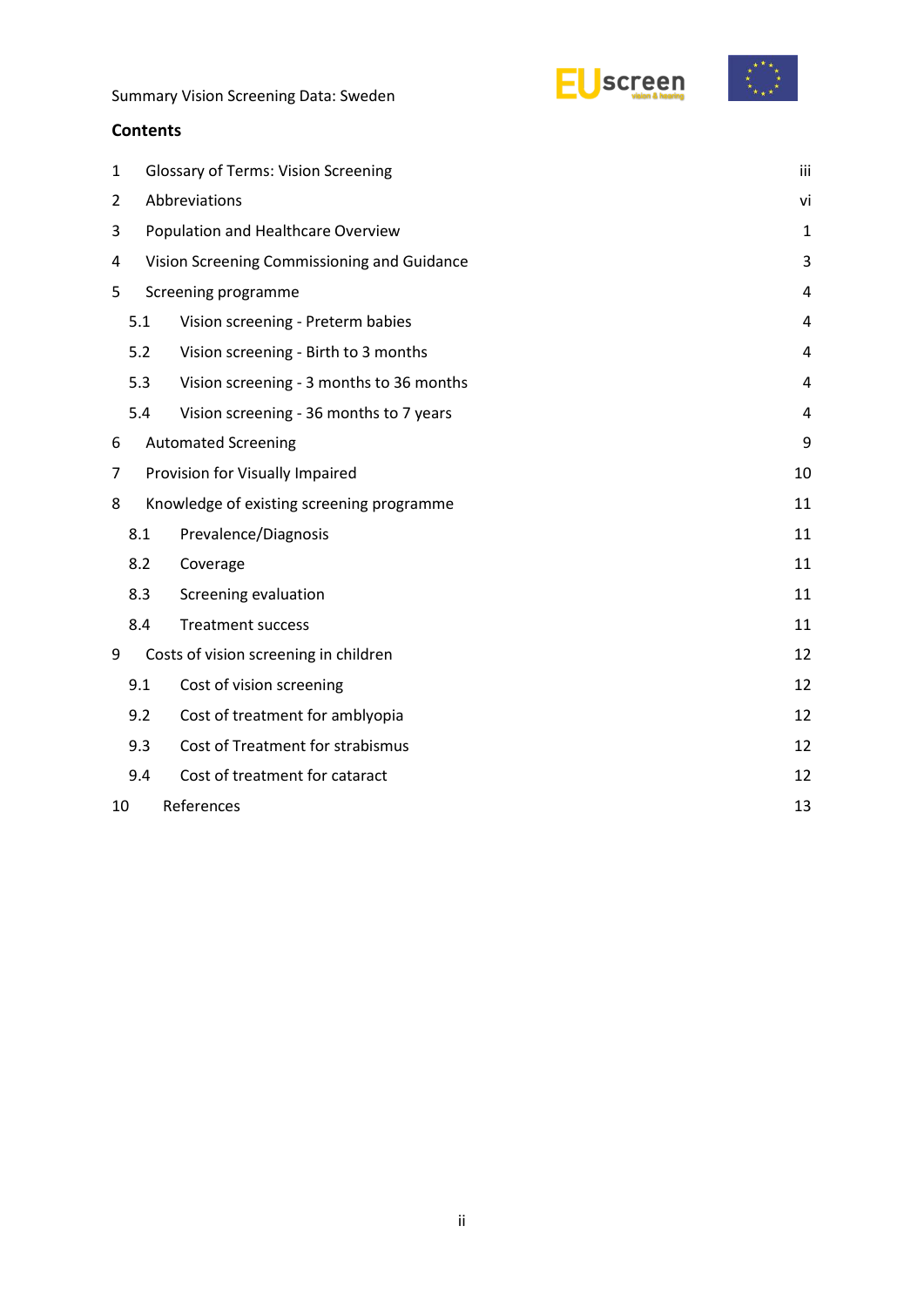



# <span id="page-2-0"></span>**1 Glossary of Terms: Vision Screening**

| <b>Abnormal test result</b> | A test result where a normal "pass" response could not be                                                                                                   |  |  |  |  |
|-----------------------------|-------------------------------------------------------------------------------------------------------------------------------------------------------------|--|--|--|--|
|                             | detected under good conditions. The result on screening                                                                                                     |  |  |  |  |
|                             | equipment may indicate "no response," "fail," or "refer."                                                                                                   |  |  |  |  |
| <b>Attendance rate</b>      | The proportion of all those invited for screening that are tested<br>and receive a result:                                                                  |  |  |  |  |
|                             | Invited for screening includes all those that are offered<br>$\bullet$<br>the screening test.<br>Tested and receive a result could be a "pass" or "referral |  |  |  |  |
|                             | to diagnostic assessment".                                                                                                                                  |  |  |  |  |
|                             | Attendance rate provides information on the willingness of<br>families to participate in screening.                                                         |  |  |  |  |
| <b>Compliance with</b>      | The percentage of those who are referred from screening to a                                                                                                |  |  |  |  |
| referral (percentage)       | diagnostic assessment that actually attend the diagnostic<br>assessment.                                                                                    |  |  |  |  |
|                             | Percentage of compliance provides information on the                                                                                                        |  |  |  |  |
|                             | willingness of families to attend the diagnostic assessment after                                                                                           |  |  |  |  |
|                             | referral from screening.                                                                                                                                    |  |  |  |  |
| Coverage                    | The proportion of those eligible for screening that are tested and                                                                                          |  |  |  |  |
|                             | receive a result:                                                                                                                                           |  |  |  |  |
|                             |                                                                                                                                                             |  |  |  |  |
|                             |                                                                                                                                                             |  |  |  |  |
|                             | Eligible for screening includes those within the population<br>٠<br>that are covered under the screening or health care<br>programme.                       |  |  |  |  |
|                             | Tested and receive a result could be a "pass" or "refer to<br>diagnostic assessment".                                                                       |  |  |  |  |
|                             |                                                                                                                                                             |  |  |  |  |
|                             | Factors such as being offered screening, willingness to                                                                                                     |  |  |  |  |
|                             | participate, missed screening, ability to complete the screen, and<br>ability to document the screening results will influence the                          |  |  |  |  |
|                             | coverage.                                                                                                                                                   |  |  |  |  |
| <b>False negatives</b>      | The percentage of children with a visual deficit (defined by the                                                                                            |  |  |  |  |
|                             | target condition) that receive a result of "pass" during screening.                                                                                         |  |  |  |  |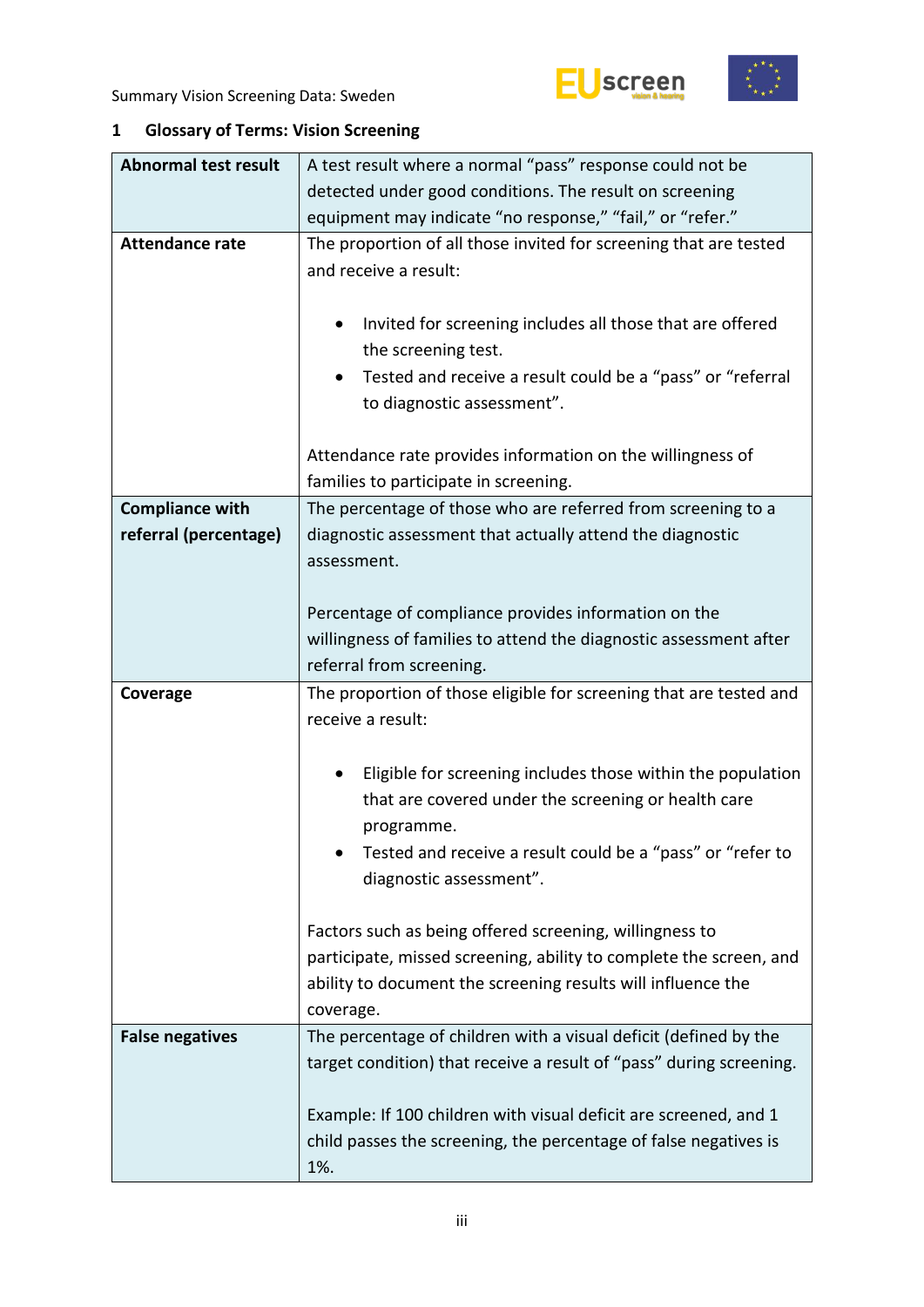



| <b>False positives</b>       | The percentage of children with normal vision that are referred    |  |  |
|------------------------------|--------------------------------------------------------------------|--|--|
|                              | from screening to a diagnostic assessment.                         |  |  |
| <b>Guidelines</b>            | Recommendations or instructions provided by an authoritative       |  |  |
|                              | body on the practice of screening in the country or region.        |  |  |
| <b>Vision screening</b>      | A person qualified to perform vision screening, according to the   |  |  |
| professional                 | practice in the country or region.                                 |  |  |
| <b>Inconclusive test</b>     | A test result where a normal "pass" response could not be          |  |  |
| result                       | detected due to poor test conditions or poor cooperation of the    |  |  |
|                              | child.                                                             |  |  |
| <b>Invited for screening</b> | Infants/children and their families who are offered screening.     |  |  |
|                              |                                                                    |  |  |
| <b>Outcome of vision</b>     | An indication of the effectiveness or performance of screening,    |  |  |
| screening                    | such as a measurement of coverage rate, referral rate, number of   |  |  |
|                              | children detected, etc.                                            |  |  |
| Untreated amblyopia          | Those children who have not received treatment for amblyopia       |  |  |
|                              | due to missed screening or missed follow-up appointment.           |  |  |
| Persistent amblyopia         | Amblyopia that is missed by screening, or present after the child  |  |  |
|                              | has received treatment.                                            |  |  |
| <b>Positive predictive</b>   | The percentage of children referred from screening who have a      |  |  |
| value                        | confirmed vision loss.                                             |  |  |
|                              |                                                                    |  |  |
|                              | For example, if 100 babies are referred from screening for         |  |  |
|                              | diagnostic assessment and 10 have normal vision and 90 have a      |  |  |
|                              | confirmed visual defect, the positive predictive value would be    |  |  |
|                              | 90%.                                                               |  |  |
|                              |                                                                    |  |  |
| <b>Prevalence</b>            | The percentage or number of individuals with a specific disease    |  |  |
|                              | or condition. Prevalence can either be expressed as a percentage   |  |  |
|                              | or as a number out of 1000 individuals within the same             |  |  |
|                              | demographic.                                                       |  |  |
| Programme                    | An organised system for screening, which could be based            |  |  |
|                              | nationally, regionally or locally.                                 |  |  |
| Protocol                     | Documented procedure or sequence for screening, which could        |  |  |
|                              | include which tests are performed, when tests are performed,       |  |  |
|                              | procedures for passing and referring, and so forth.                |  |  |
| <b>Quality assurance</b>     | A method for checking and ensuring that screening is functioning   |  |  |
|                              | adequately and meeting set goals and benchmarks.                   |  |  |
| Referral criteria            | A pre-determined cut-off boundary for when a child should be       |  |  |
|                              | re-tested or seen for a diagnostic assessment.                     |  |  |
| <b>Risk babies / Babies</b>  | All infants that are considered to be at-risk or have risk-factors |  |  |
| at-risk                      | for vision defects/ophthalmic pathology according to the           |  |  |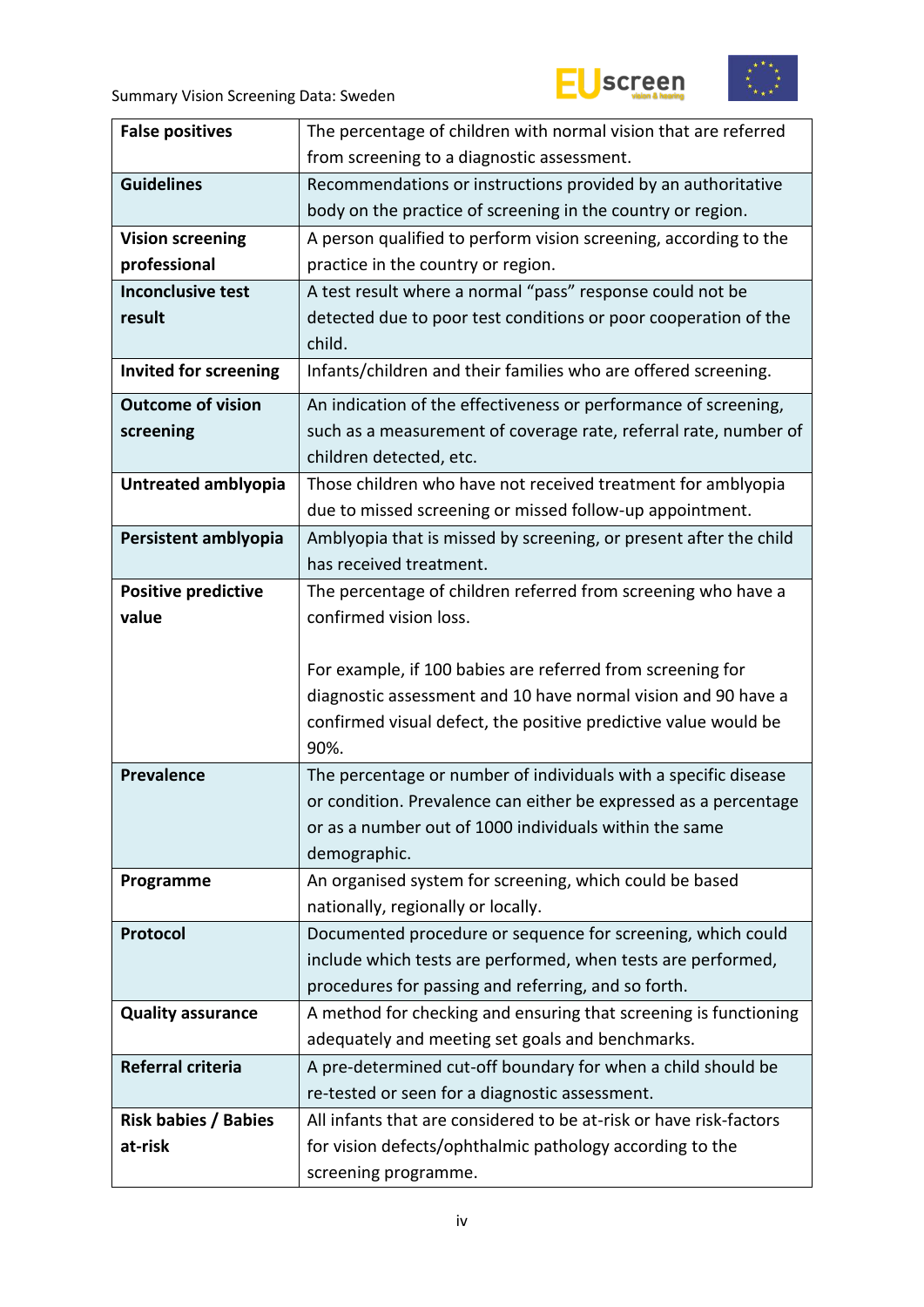



|                         | Two common risk factors are admission to the neonatal-intensive    |  |  |
|-------------------------|--------------------------------------------------------------------|--|--|
|                         | care unit (NICU) or born prematurely. However, other risk factors  |  |  |
|                         | for visual defects may also be indicated in the screening          |  |  |
|                         | programme.                                                         |  |  |
| Sensitivity             | The percentage of children with visual defects that are identified |  |  |
|                         | via the screening programme.                                       |  |  |
|                         |                                                                    |  |  |
|                         | For example, if 100 babies with visual defects are tested, and 98  |  |  |
|                         | of these babies are referred for diagnostic assessment and 2 pass  |  |  |
|                         | the screening, the sensitivity is 98%.                             |  |  |
|                         |                                                                    |  |  |
| <b>Specificity</b>      | The percentage of children with normal vision that pass the        |  |  |
|                         | screening.                                                         |  |  |
|                         |                                                                    |  |  |
|                         | For example, if 100 babies with normal vision are tested, and 10   |  |  |
|                         | of these babies are referred for diagnostic assessment and 90      |  |  |
|                         | pass the screening, the specificity is 90%.                        |  |  |
| <b>Target condition</b> | The visual defect you are aiming to detect via the screening       |  |  |
|                         | programme.                                                         |  |  |
| Well, healthy babies    | Infants who are not admitted into the NICU or born prematurely     |  |  |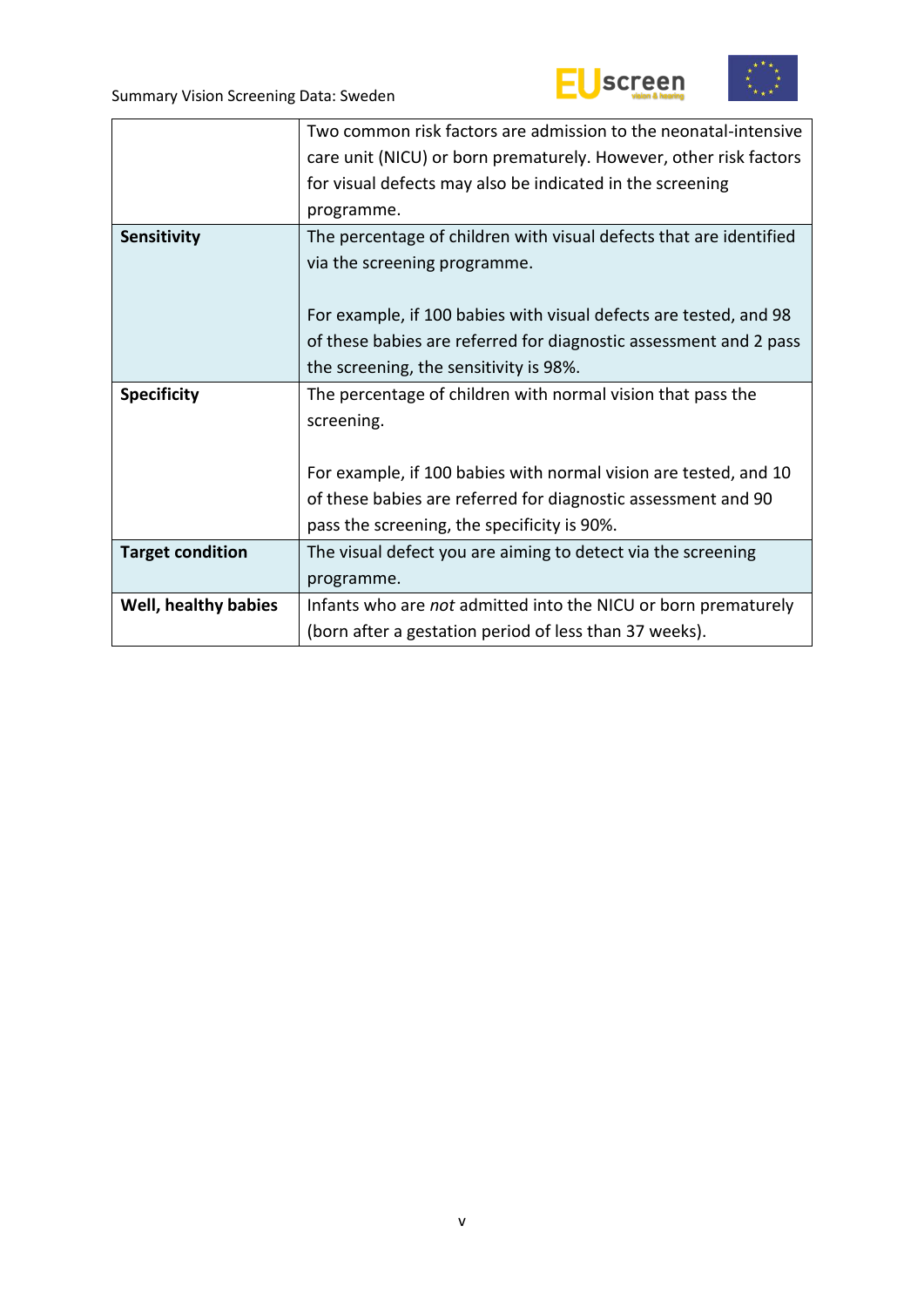



- <span id="page-5-0"></span>**2 Abbreviations ACT** Alternating Cover Test **AR** Autorefraction **AS** Automated Screening **CT** Cover Test **CV** Colour Vision **EI** Eye Inspection **EM** Eye Motility **Fix** Fixation
- **GDP** Gross Domestic Product
- **GP** General Practitioner
- **Hir** Hirschberg
- **NICU** Neonatal-intensive care unit
- **PM** Pursuit Movements
- **PPP** Purchasing Power Parity
- **PR** Pupillary Reflexes
- **RE** Retinal Examination
- **ROP** Retinopathy of Prematurity
- **RR** Red Reflex Testing
- **SV** Stereopsis
- **VA** Visual Acuity
- **WHO** World Health Organisation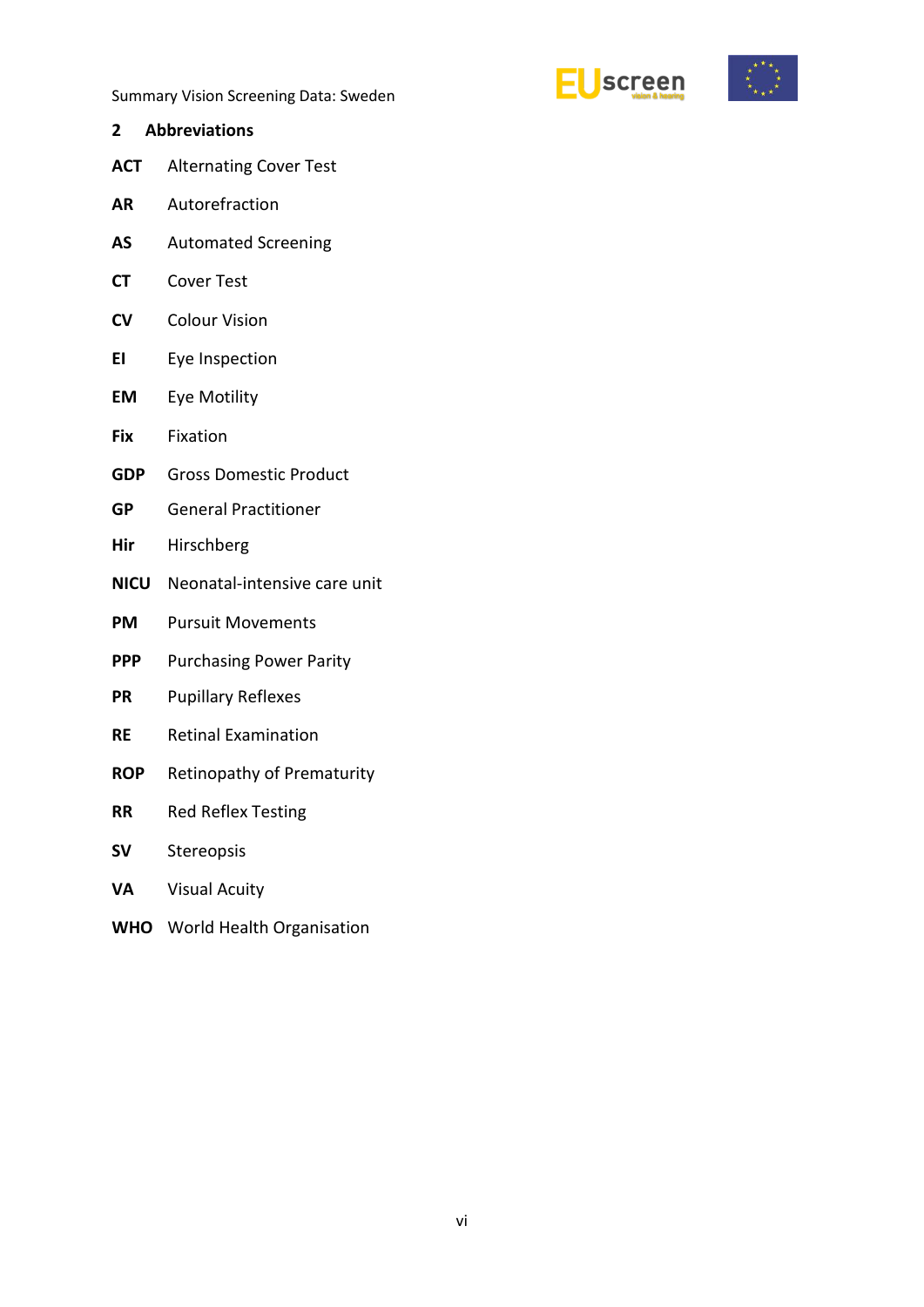



#### <span id="page-6-0"></span>**3 Population and Healthcare Overview**

The population of Sweden is 10,067,744 (World Bank, 2018a) and birth rate is estimated at 11.8 births/1,000 population in 2016 (World Bank, 2018b). The change in population and birth rate from 1960 to 2017 is shown in Figure 1, graphs A and B respectively.

Sweden has a reported population density of 25 people per square kilometre in 2017 and this has risen from 18 people per square kilometre in 1961 (World Bank, 2018c). Infant mortality in 2017 is estimated at 2.3 deaths/1,000 live births in total (World Bank, 2018d).

The average life expectancy in Sweden is estimated at 82.2 years (World Bank, 2018e), with a death rate 9.2 deaths/1,000 population in 2016 (World Bank, 2018f). Sweden has a gross national income per capita (PPP int. \$, 2013) of \$44,000 (WHO, 2016b). The estimated total expenditure on health per capita in 2014 was \$5,219 (Intl \$) and the total expenditure on health in 2014 as percentage of GDP was 11.9% (WHO, 2016b).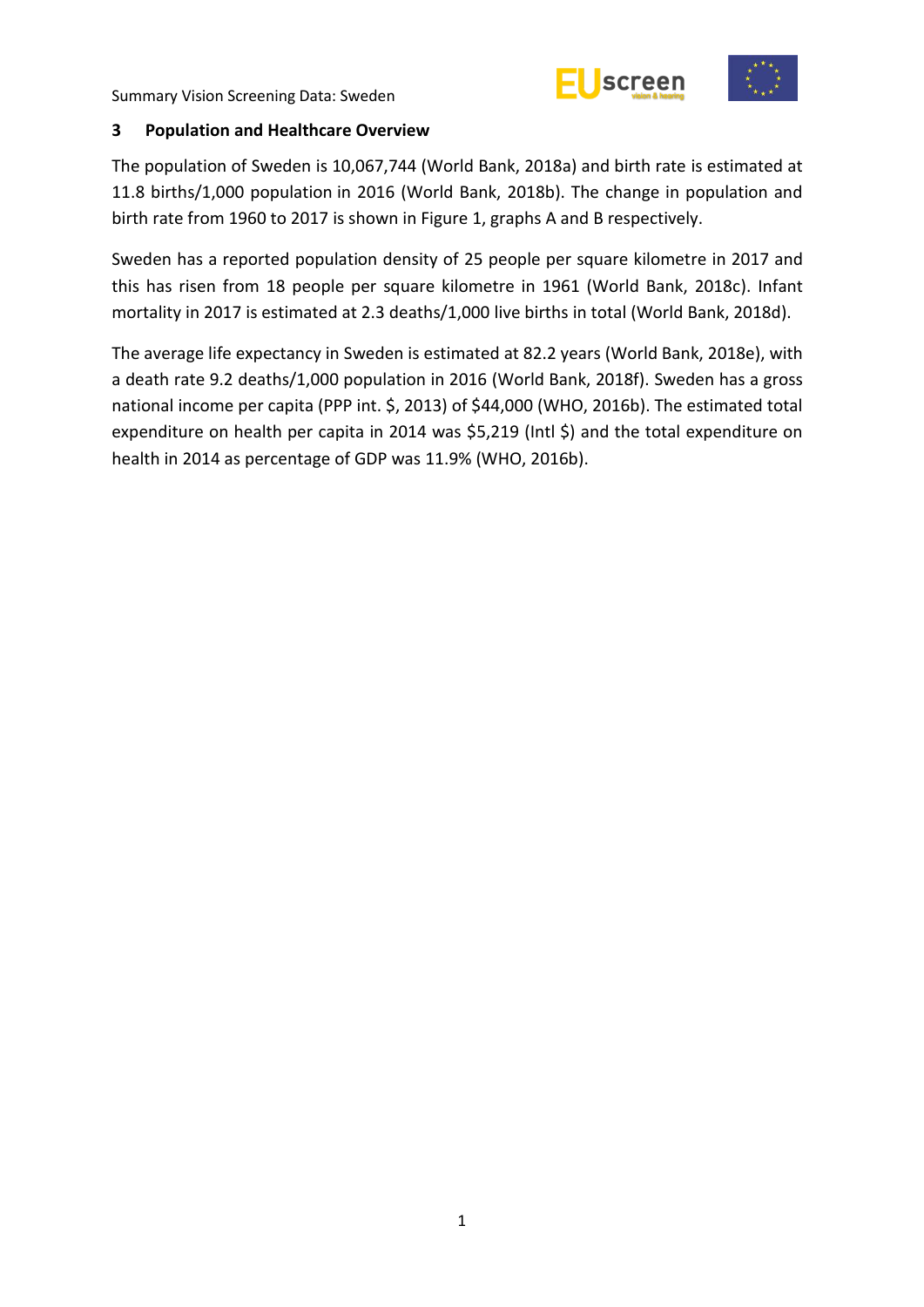

#### *Figure 1: Change in the Total Population and Birth Rate in Sweden between 1960 and 2017*



*Source: Information sourced from World Bank (2018)*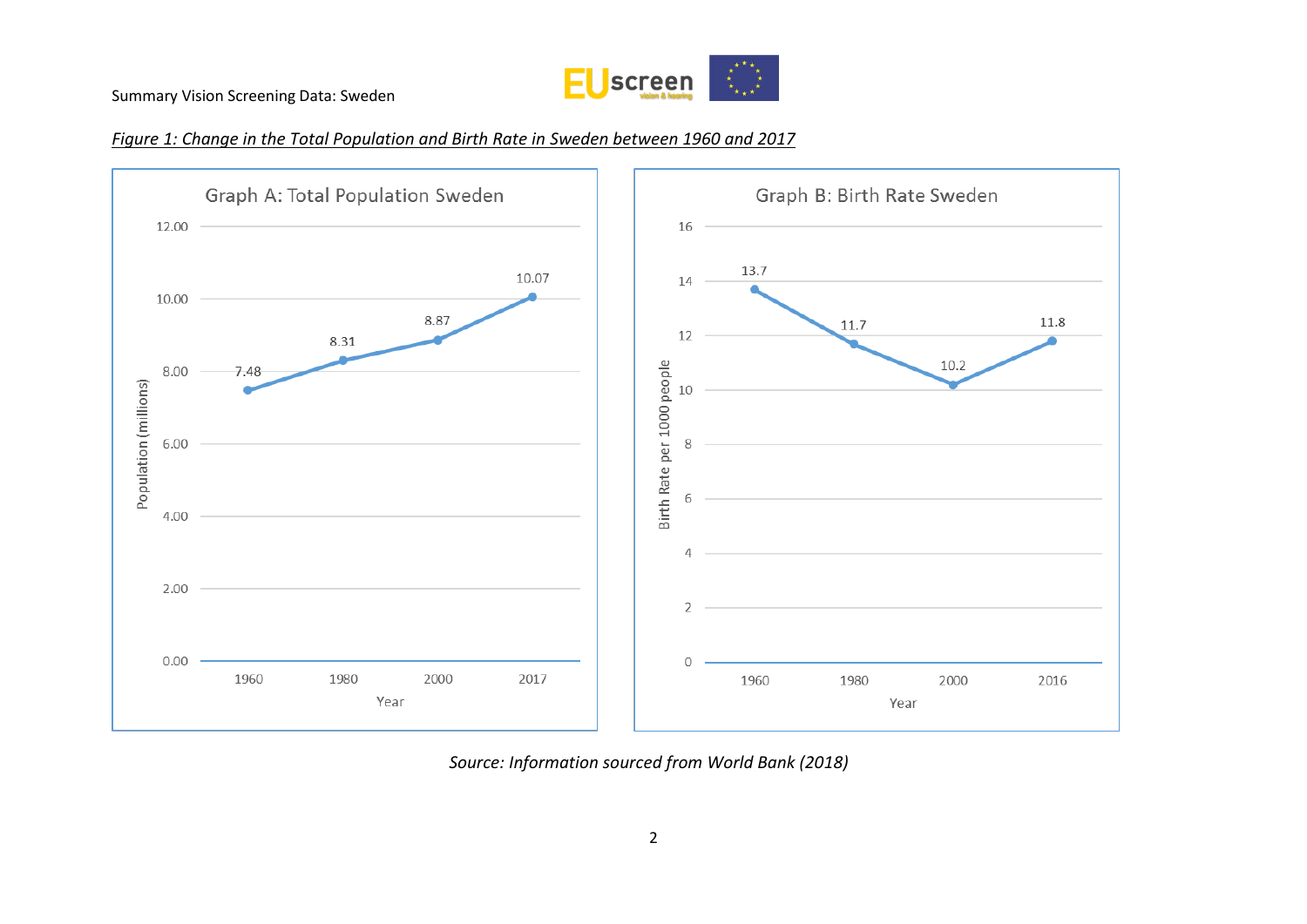

#### <span id="page-8-0"></span>**4 Vision Screening Commissioning and Guidance**

Vision screening in Sweden is organised regionally in all twenty regions. All regions deliver vision screening, but operate using different referral criterion. Vision screening is funded by each region and is embedded into a general preventative child healthcare screening system.

The information provided for this report is based upon the service provision in Sahlgrenska Akademin in region of Gothenburg.

The vision screening programme began in 1968 and was implemented across Sweden in 1973. There have been the following changes since its implementation:

- The referral criteria which once stated that the nurse should refer 4-year old children with visual acuity less than 0.8 decimal (0.1 logMAR, 6/7.5 Snellen) in each eye, and 5 year old children with visual acuity less than 1.0 decimal (0.0 logMAR, 6/6 Snellen) in each eye. These referral criteria have been withdrawn.
- The vision charts used in each area. Gothenburg and surrounding areas (with about 1.5 million inhabitants) continue to use HOTV-charts but in some parts of Sweden Lea symbols charts are used.

There are regional general health screening guidelines which include vision screening. There is no defined review process of the vision screening programmes, therefore they are not regularly reviewed or changed. There are no methods for quality monitoring imposed by the government.

In Sweden, vision screening is conducted by ophthalmologists, paediatricians, general practitioners (GP) or specialist nurses in either a school, hospital or child healthcare centres depending on the age group. It is not known how many vision screening professionals there are for every million people and no general professionals have been identified that do not screen, but could do so with additional training. There is no specific training currently available to perform vision screening in Sweden.

There has been research carried out concerning the vision screening programme in Sweden, including the clinical effectiveness of the vision screening programme, Gyllencreutz et al., 2018; Hard, 2007; Hard et al., 2002; Kvarnström & Jakobsson, 2005; Kvarnström et al., 1998. There has been no cost-effectiveness analysis.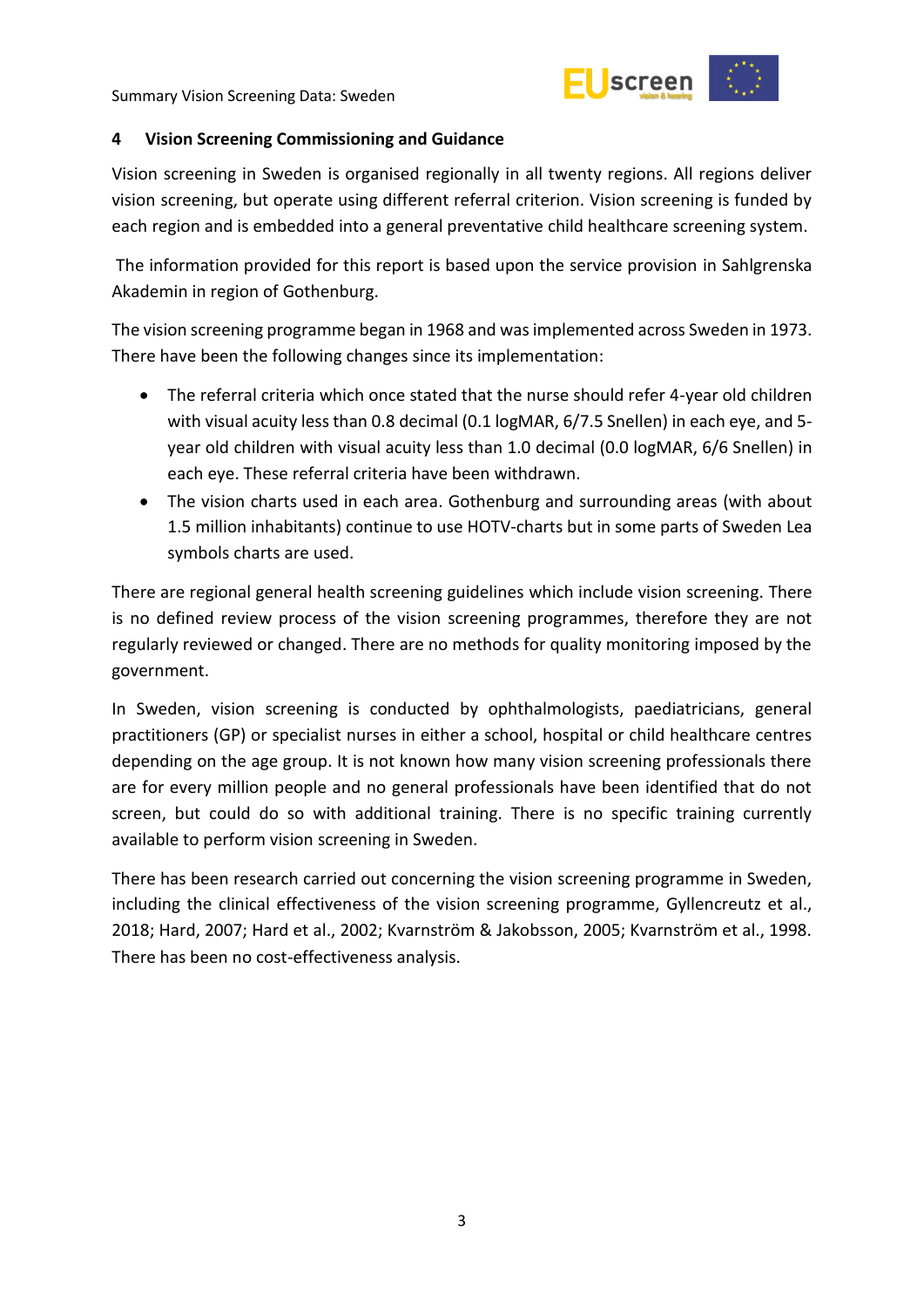

# <span id="page-9-0"></span>**5 Screening programme**

Amblyopia is the target condition screened for in Sweden. The health care professionals delivering vision screening, venue for screening and tests used vary depending on the age of the child as shown in Tables 1, 2 and 3 respectively. Specific details of the screening offered within each age group are described more fully in sections 5.1 to 5.4 below.

# <span id="page-9-1"></span>*5.1 Vision screening - Preterm babies*

Preterm babies, born 36 weeks gestational age or earlier, are screened by either an ophthalmologist within a hospital, if they are. The vision screening tests utilised for preterm babies include only retinal examination.

# <span id="page-9-2"></span>*5.2 Vision screening - Birth to 3 months*

Well, healthy babies aged up to 3 months are screened by either a paediatrician or GP in hospital or a child healthcare centre. The vision screening tests utilised include eye inspection, fixation, red reflex testing and pupillary reflexes. Red reflex testing and eye inspection are carried out at birth. At the age of 4-6 weeks, red reflex testing is repeated along with pupillary reflexes, eye inspection and fixation. Babies are immediately referred to an ophthalmologist for further examination if disease is suspected, such as cataract or retinoblastoma.

# <span id="page-9-3"></span>*5.3 Vision screening - 3 months to 36 months*

Babies aged 3 to 36 months are screened three times by a GP or a specialist nurse in a child healthcare centre. This is carried out at 6 months, 10 to 12 months, and 18 months of age. The vision screening tests utilised at these ages are eye inspection, fixation, eye motility and Hirschberg test. Referral for further diagnostic examination is made to an ophthalmologist after a maximum of two inconclusive or abnormal screening test results. Whether it is one or two screening tests administered before referral is determined based on the clinical judgement of the specialist nurse conducting the screening.

# <span id="page-9-4"></span>*5.4 Vision screening - 36 months to 7 years*

Children aged 36 months to 7 years are screened twice by a specialist nurse. At the age of 4 years, vision screening is carried out in child healthcare centres. At the age of 6 to 7 years, vision screening is carried out in schools. The vision screening test utilised is a visual acuity measurement, this is conducted for the first time at 4 years of age (a re-test is conducted at 5 years of age if the result at 4 years is not acceptable) and then once more at the age of 6 to 7 years. The optotype charts used to measure visual acuity include Lea Symbols (LH), Konstantin Moutakis (KM) and HOTV, all of which are linear, crowded charts with a range of 0.1 to 1.0 (decimal). At 4 and 5 years of age, HOTV or LH are recommended in the national guidelines. The referral criteria is decided regionally, and there are no national guidelines for screening school children. In the Gothenburg region, KM-chart is recommended but some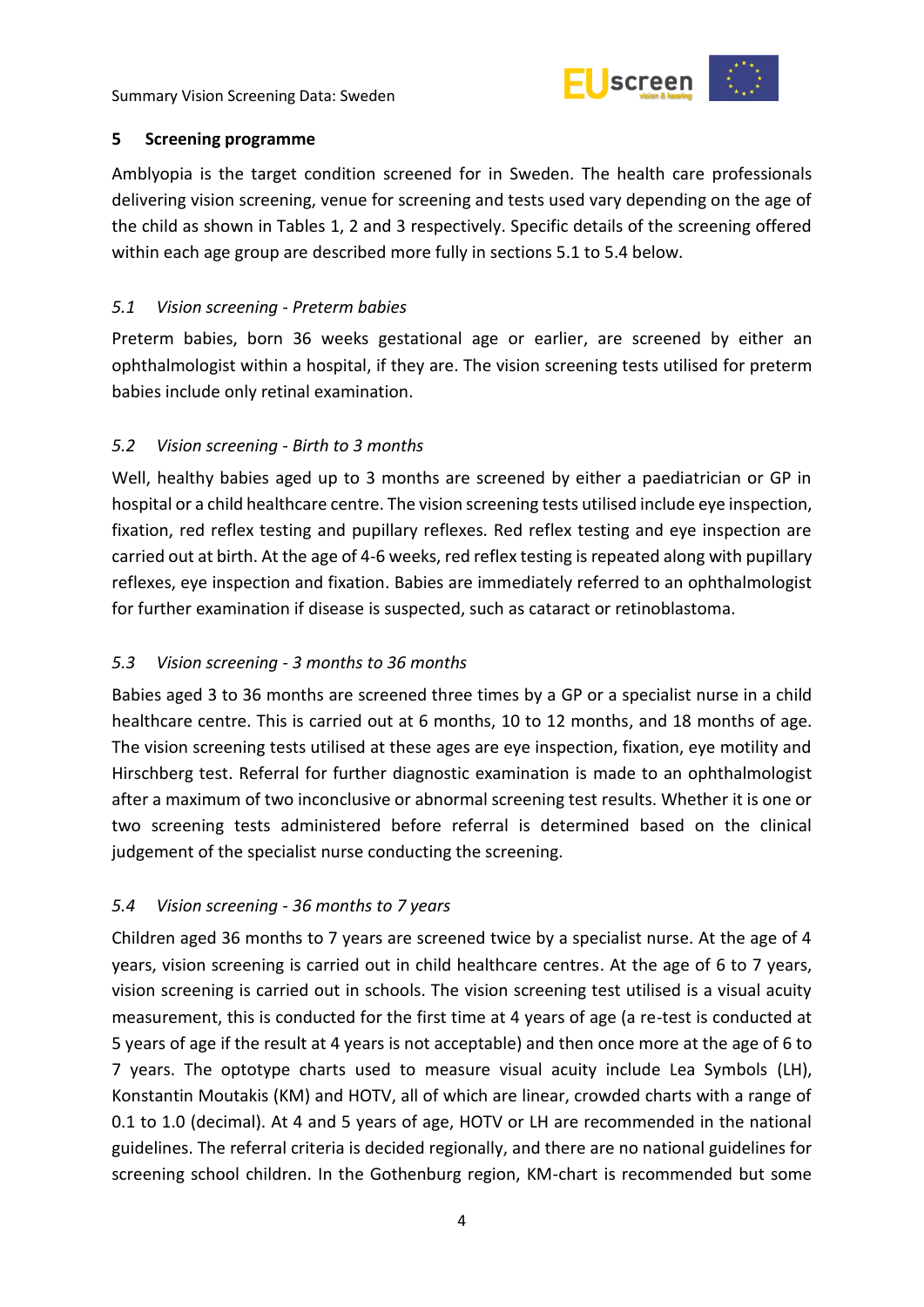

schools in the region still use old E-charts. Referral for further diagnostic examination is made to an ophthalmologist after a maximum of two inconclusive or two abnormal screening test results. Whether it is one or two screenings is determined based on the clinical judgement of the specialist nurse conducting the screening.

The referral criteria is:

- At 4 years using HOTV = < 0.8 decimal (0.1 logMAR, 6/7.5 Snellen) in each eye. But if the child has VA of 0.65 decimal (0.2 logMAR, 6/9.5 Snellen) in one or both eyes they are retested at 5 years before referral.
- $\bullet$  At 6-7 years using KM = < 0.8 decimal (0.1 logMAR, 6/7.5 Snellen) in both eyes.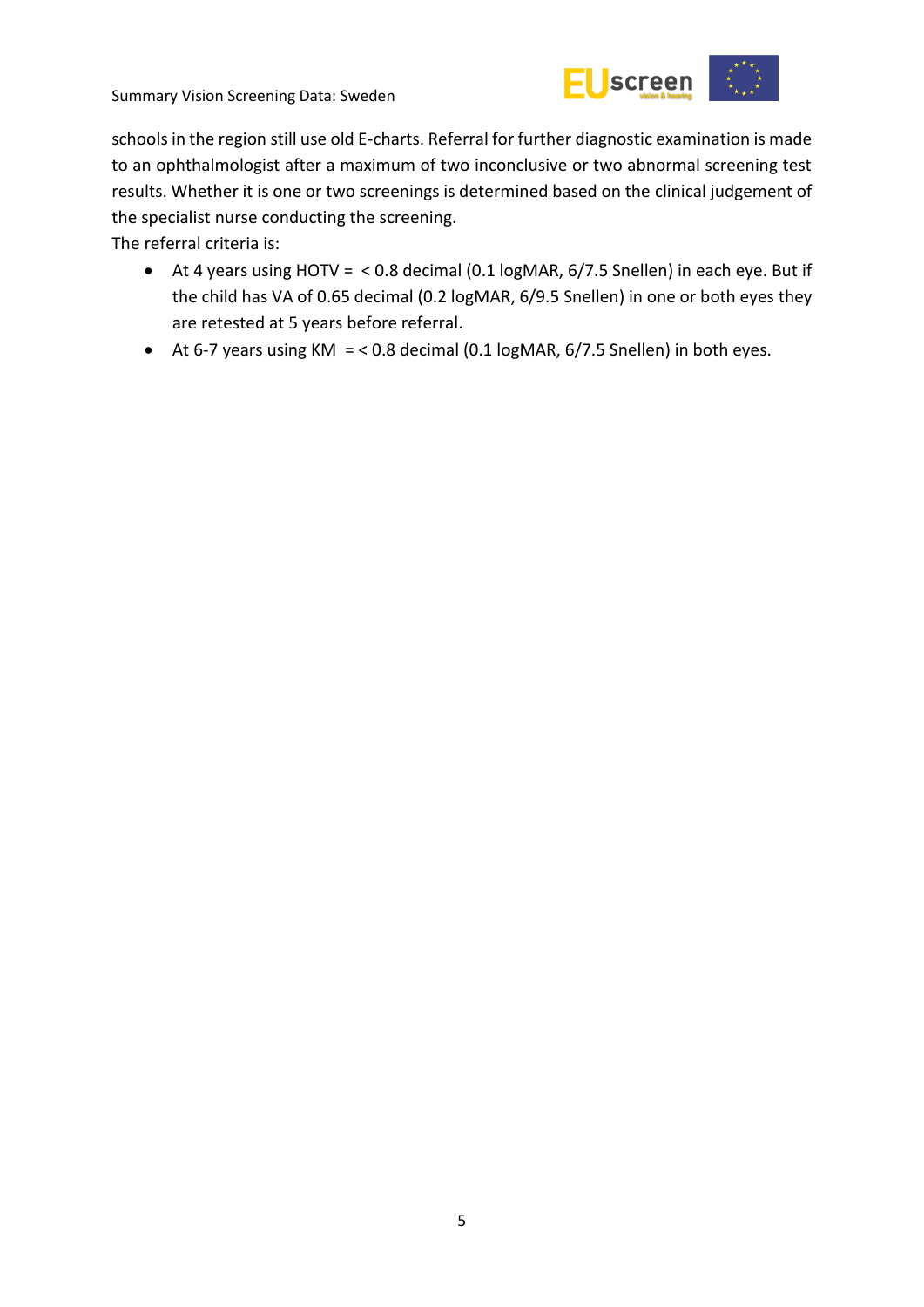

**Table 1:** Healthcare professionals who conduct vision screening in each age group

| Table 1        | Paediatrician  | <b>Specialist nurse</b> | Ophthalmologist | GP             |
|----------------|----------------|-------------------------|-----------------|----------------|
| Preterm babies | $\pmb{\times}$ | $\pmb{\times}$          | $\checkmark$    | $\pmb{\times}$ |
| 0 to 3 months  | $\checkmark$   | $\pmb{\times}$          | $\pmb{\times}$  | $\checkmark$   |
| 3 to 36 months | $\pmb{\times}$ | ✓                       | $\pmb{\times}$  | $\checkmark$   |
| 3 to 7 years   | $\pmb{\times}$ | ✓                       | $\pmb{\times}$  | $\pmb{\times}$ |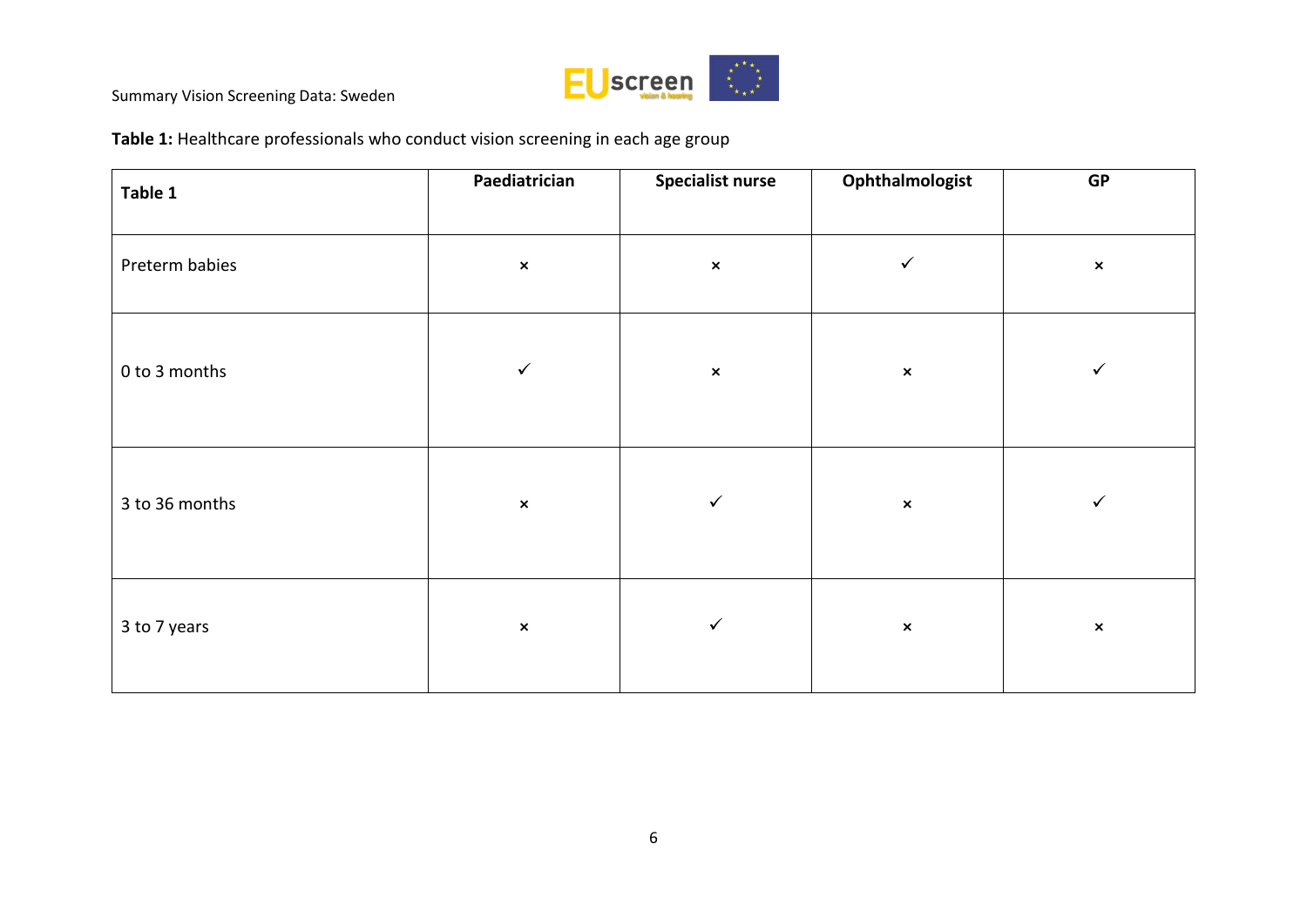

**Table 2:** Vision screening tests used in vision screening for each age group

| Table 2        | Eye<br>inspection | <b>Fixation</b> | <b>Red reflex</b><br>testing | Eye<br>motility | Hirschberg     | Retinal<br>examination | <b>Pupillary</b><br>reflexes | <b>Visual acuity</b><br>measurement |
|----------------|-------------------|-----------------|------------------------------|-----------------|----------------|------------------------|------------------------------|-------------------------------------|
| Preterm babies | $\pmb{\times}$    | $\pmb{\times}$  | $\pmb{\times}$               | $\pmb{\times}$  | $\pmb{\times}$ | $\checkmark$           | $\pmb{\times}$               | $\pmb{\times}$                      |
| 0 to 3 months  | $\checkmark$      | $\checkmark$    | $\checkmark$                 | $\checkmark$    | $\pmb{\times}$ | $\pmb{\times}$         | $\checkmark$                 | $\pmb{\times}$                      |
| 3 to 36 months | $\pmb{\times}$    | $\pmb{\times}$  | $\checkmark$                 | $\checkmark$    | $\pmb{\times}$ | $\pmb{\times}$         | $\pmb{\times}$               | $\pmb{\times}$                      |
| 3 to 7 years   | $\pmb{\times}$    | $\pmb{\times}$  | $\pmb{\times}$               | $\pmb{\times}$  | $\pmb{\times}$ | $\pmb{\times}$         | $\pmb{\times}$               | $\checkmark$                        |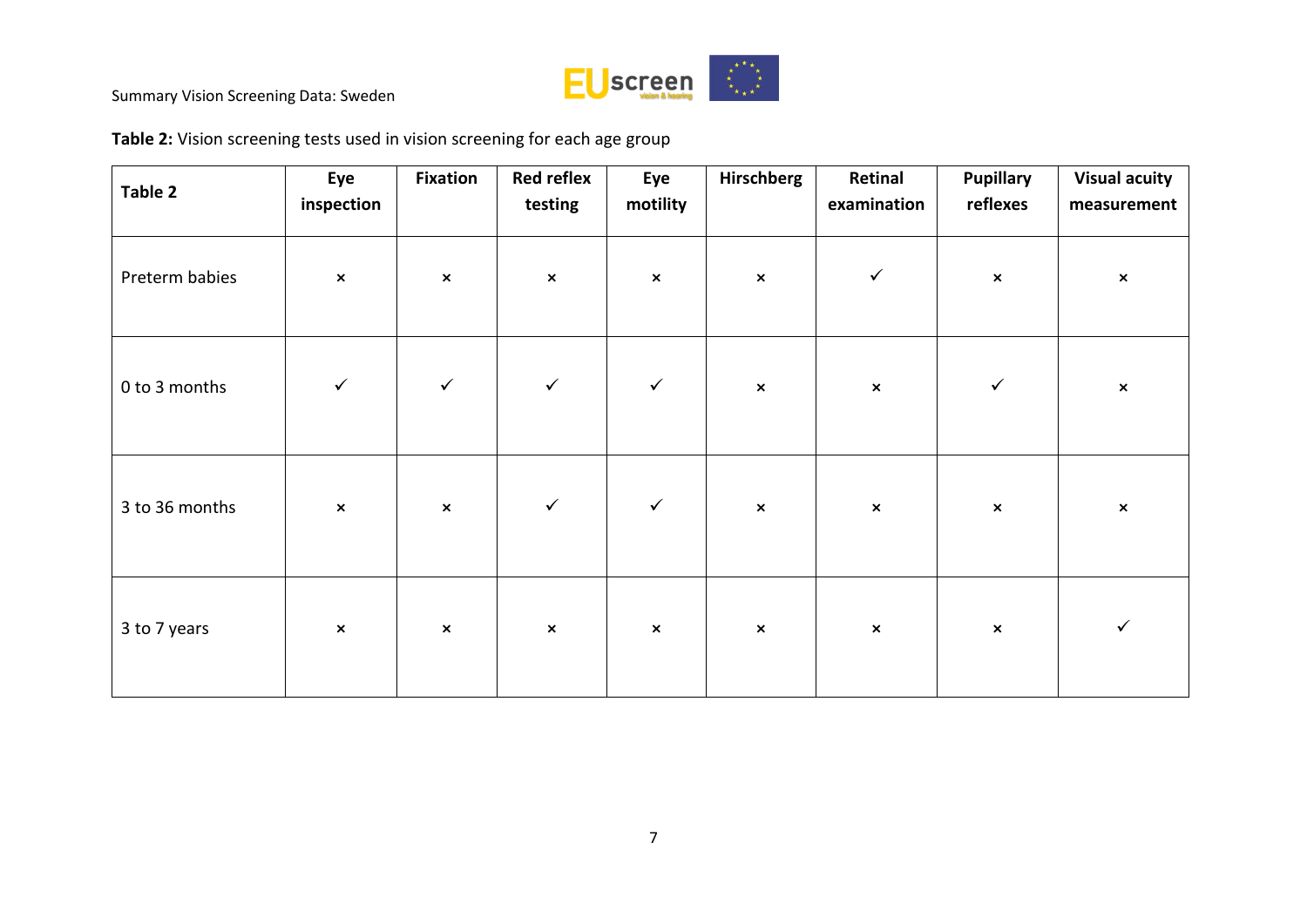

# **Table 3:** Location of vision screening for each age group

| Table 3        | Hospital       | School                    | <b>Child Healthcare Centre</b> |
|----------------|----------------|---------------------------|--------------------------------|
| Preterm babies | $\checkmark$   | $\boldsymbol{\mathsf{x}}$ | $\boldsymbol{\mathsf{x}}$      |
| 0 to 3 months  | ✓              | $\pmb{\times}$            | $\checkmark$                   |
| 3 to 36 months | $\pmb{\times}$ | $\pmb{\times}$            | $\checkmark$                   |
| 3 to 7 years   | $\pmb{\times}$ | ✓                         | $\checkmark$                   |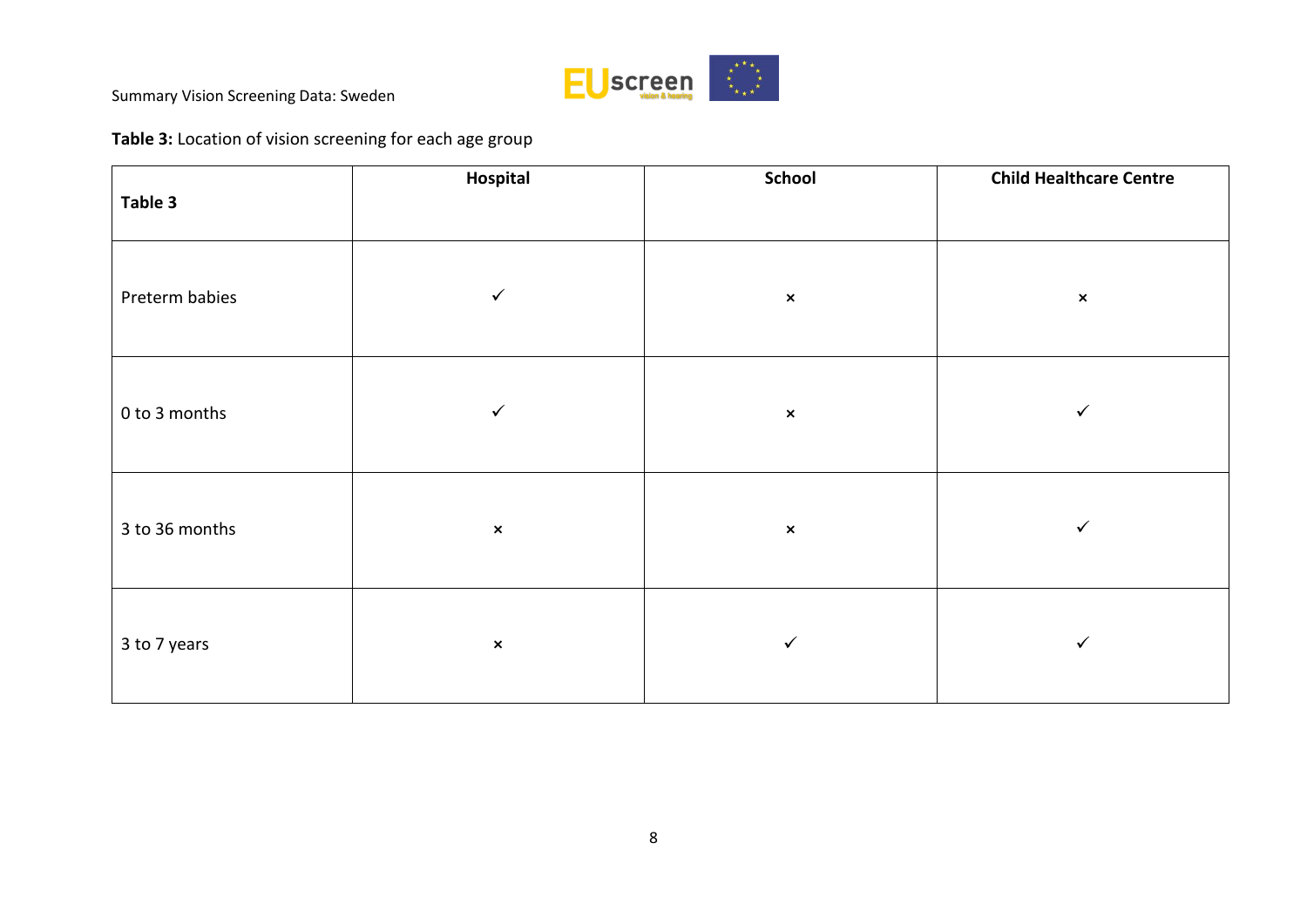

#### <span id="page-14-0"></span>**6 Automated Screening**

Automated vision screening is achieved using handheld, portable devices designed to detect presence of refractive error from 6 months of age. It provides objective results and is used to detect amblyopic risk factors. This differs from other methods used to screen children for amblyopia which focus on detection of the actual condition and the resulting visual loss. No automated vision screening is conducted in Sweden.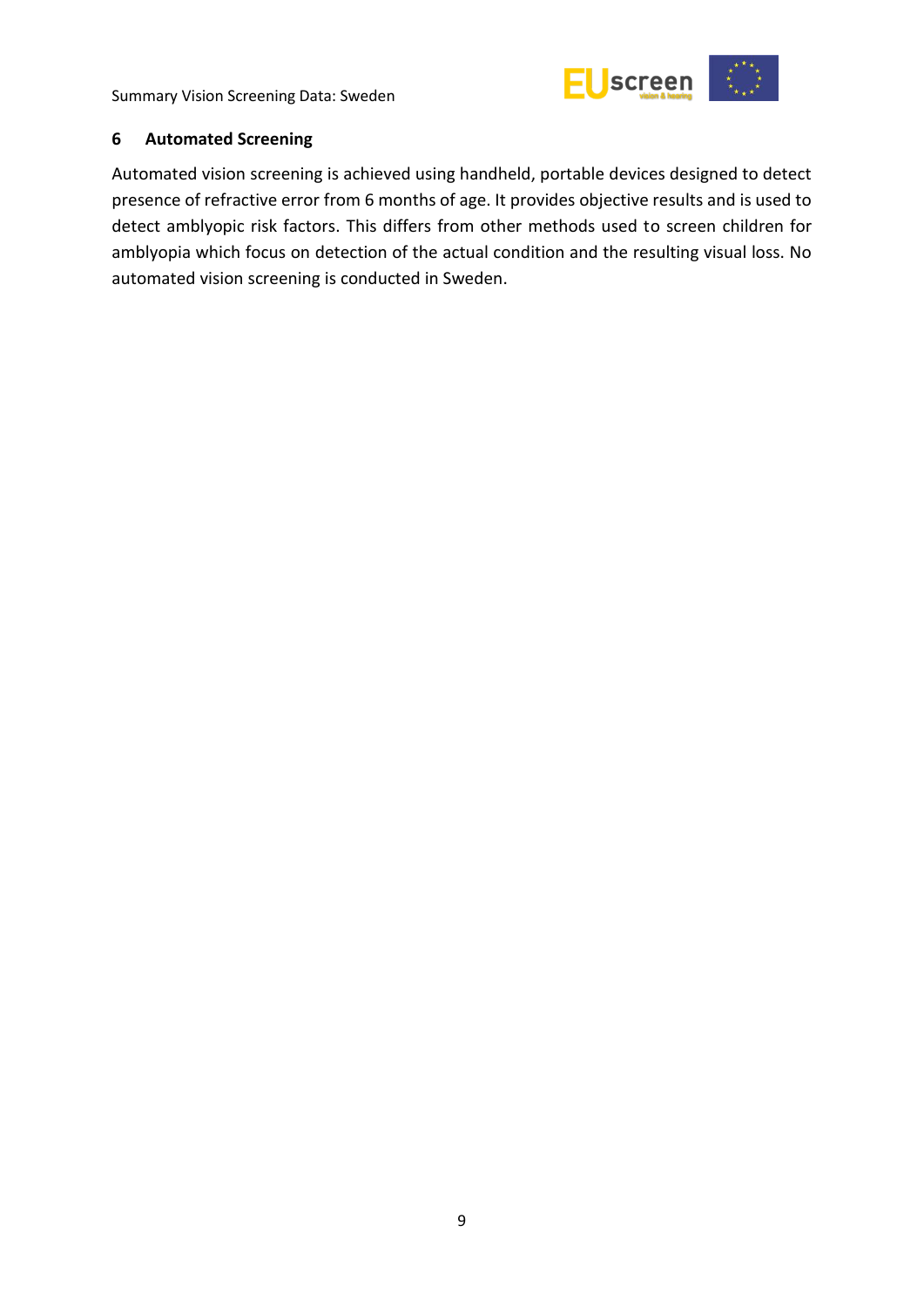

# <span id="page-15-0"></span>**7 Provision for Visually Impaired**

In Sweden, there is one school for blind or severely visually impaired children. There is special support for visually impaired children who attend mainstream primary school, but it is not clear what this support is. The costs per child are not known.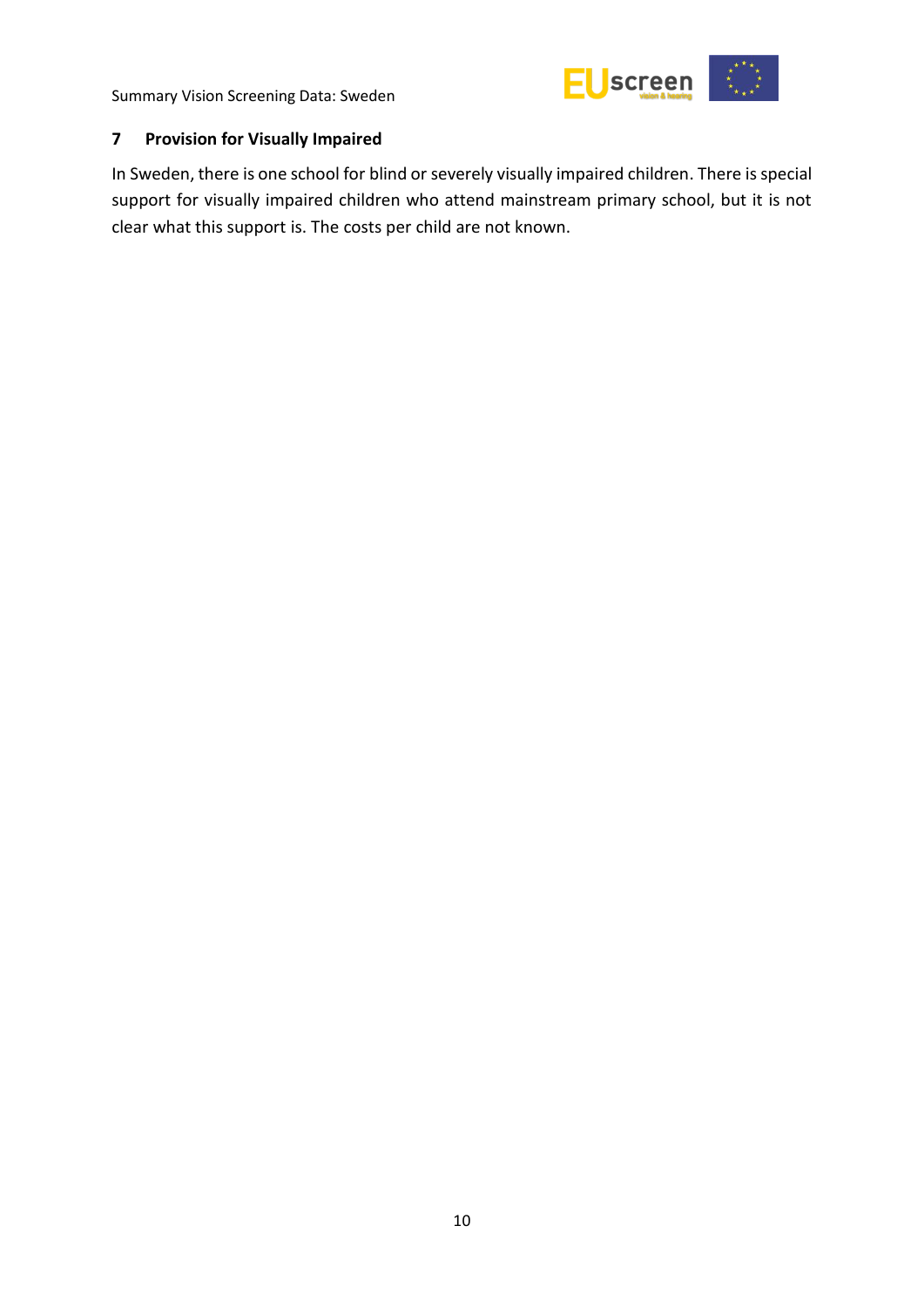

#### <span id="page-16-0"></span>**8 Knowledge of existing screening programme**

#### <span id="page-16-1"></span>*8.1 Prevalence/Diagnosis*

The prevalence of amblyopia was found to be 0.7% in a sample of 143 children aged 4-15 years of age (Grönlund et al., 2006). The prevalence of untreated and persistent amblyopia by the age of 7 years, is estimated as 0.2% (Grönlund et al., 2006) The prevalence of strabismus is estimated at 3.5% (Grönlund et al., 2006) There is no available data concerning the incidence of the four types of amblyopia (strabismic, refractive, combined mechanism and deprivation).

# <span id="page-16-2"></span>*8.2 Coverage*

All children are invited for vision screening; this is sent out in the form of a letter by the child healthcare centres. The coverage for all vision screening programmes before the age of 7 years is estimated at 99%. At the Institute of Neuroscience and Physiology Sahlgrenska Akademin in Gothenburg, all referrals are registered and if the child does not attend the examination, the parents are contacted until the child gets an examination. This intervention has created 100% compliance, although this procedure and uptake may differ within the country.

# <span id="page-16-3"></span>*8.3 Screening evaluation*

Data has been provided from the study by Kvarnström et al (1998) which found false positive referral across 5 regions in Sweden to average 29.0% and false negatives to average 5.7% (N= 3,126). The sensitivity of vision screening is determined based on age:

- 4 years of age: Sensitivity 86.2%; Specificity 97.7%
- 5.5 years of age: Sensitivity 88.6%; Specificity 98.6%
- 4 and 5.5. years of age: Sensitivity 91.4%; Specificity 96.9%
- 6-years of age: Sensitivity 97.8%; Specificity 99.4%

# <span id="page-16-4"></span>*8.4 Treatment success*

All eligible children are offered treatment. There is no data available concerning the percentage of infants treated for congenital eye disorders, or strabismus. It is not known how many patients are treated for congenital cataract, amblyopia and strabismus per year by orthoptists and/or ophthalmologists.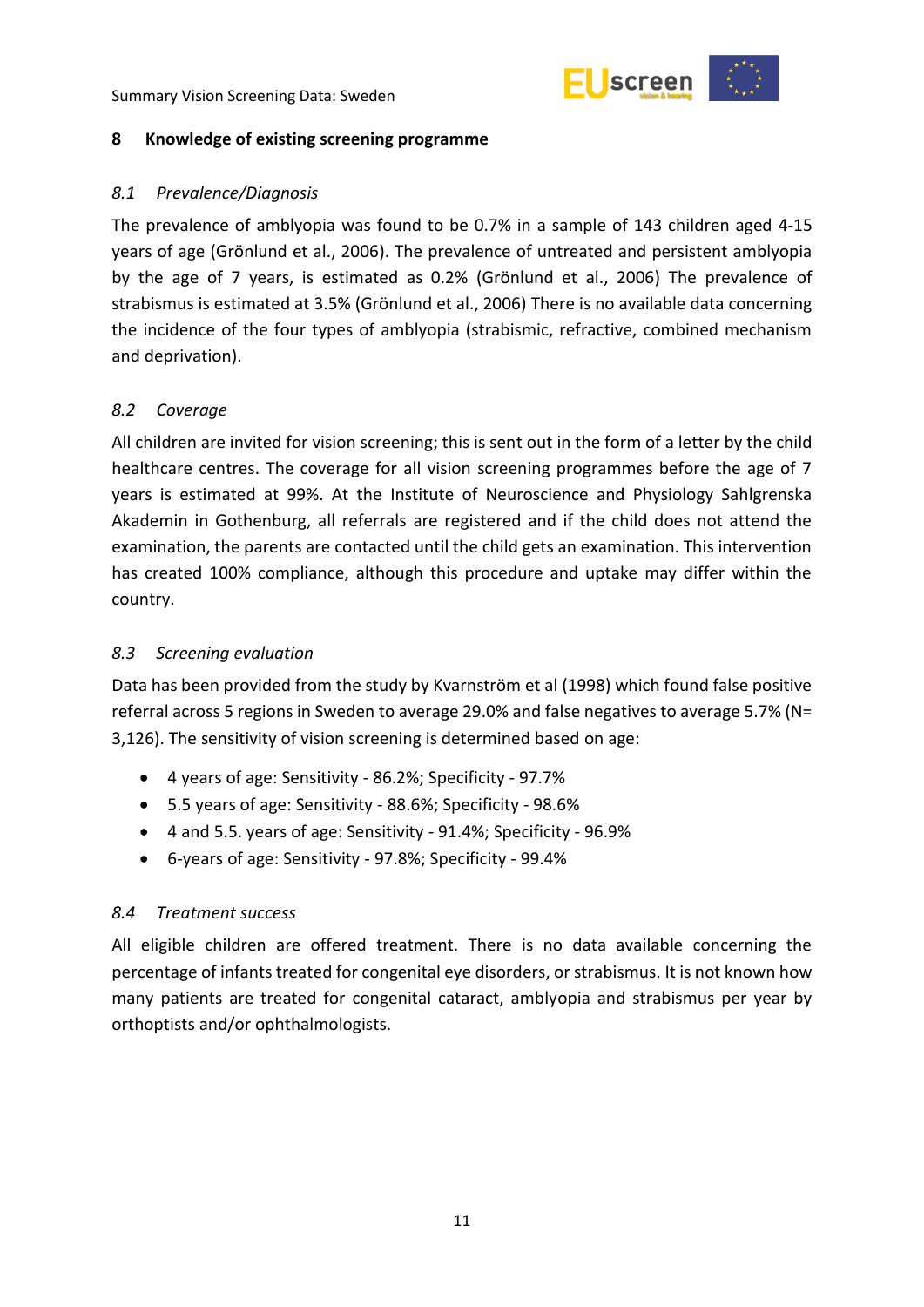

#### <span id="page-17-0"></span>**9 Costs of vision screening in children**

#### <span id="page-17-1"></span>*9.1 Cost of vision screening*

The salary costs per year and per hour for vision screening professionals cannot be calculated. There is no available data regarding how much it costs to train the general preventative child healthcare screening professionals between leaving secondary education to qualification. It is not known what the total screening costs per year for vision screening are in Sweden. It is not known what the total costs per child per year for vision screening are nationally or regionally.

# <span id="page-17-2"></span>*9.2 Cost of treatment for amblyopia*

It is not known what the estimated screening costs are for treatment of typical patients with refractive amblyopia and strabismic amblyopia, including follow-up.

#### <span id="page-17-3"></span>*9.3 Cost of Treatment for strabismus*

It is not known what the estimated costs or strabismus surgery are, including follow-up.

#### <span id="page-17-4"></span>*9.4 Cost of treatment for cataract*

It is not known what the estimated costs for congenital cataract surgery, including follow-up of deprivation amblyopia.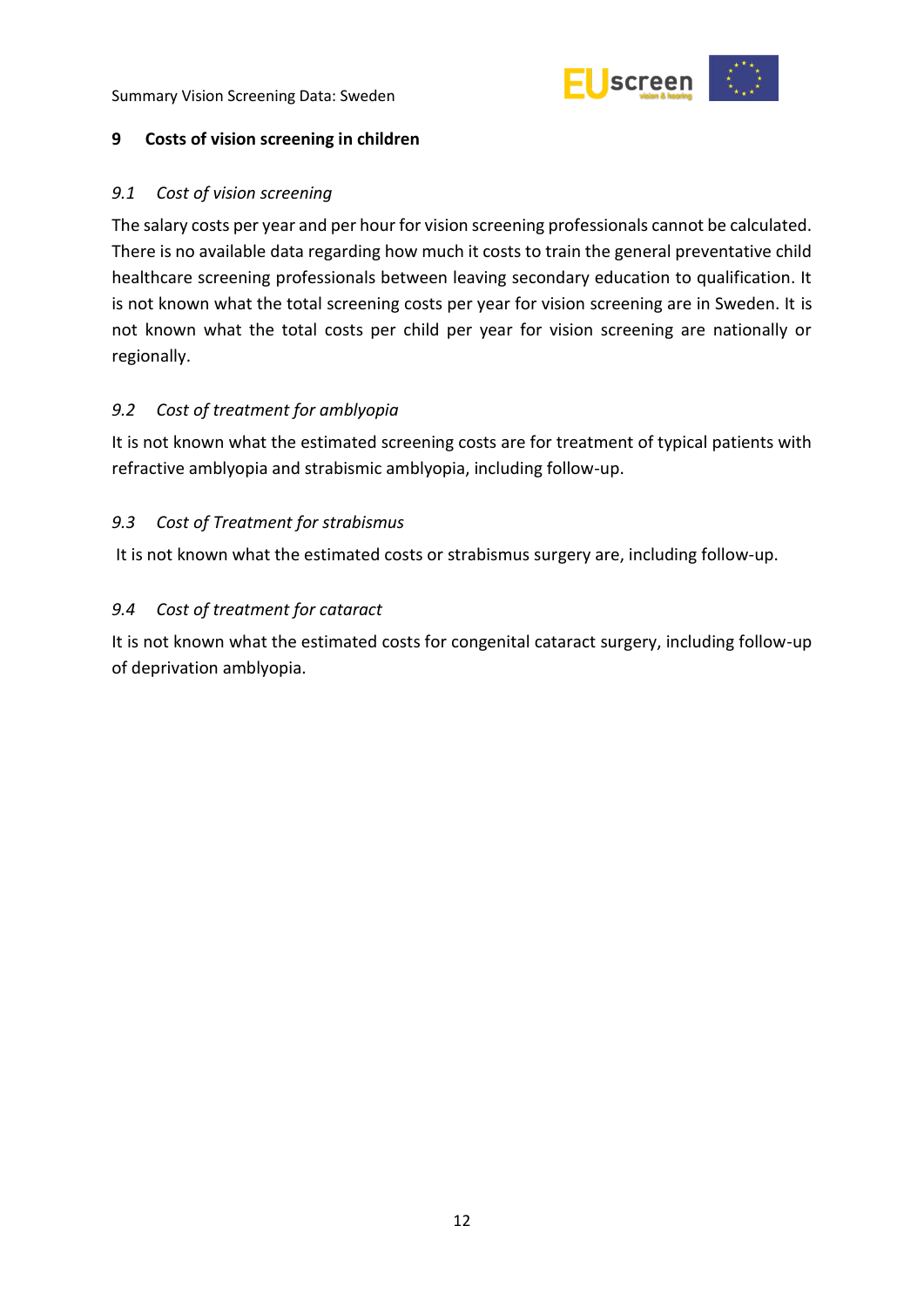

#### <span id="page-18-0"></span>**10 References**

Grönlund, M., Andersson, S., Aring, E., Hård, A., & Hellström, A. (2006). Ophthalmological findings in a sample of Swedish children aged 4-15 years. Acta Ophthalmologica Scandinavica, 84(2), 169-176. doi: 10.1111/j.1600-0420.2005.00615.

Gyllencreutz E, Chouliara A, Alibakhshi A, Tjornvik M, Aring E, Andersson Gro ZM. (2018). Evaluation of vision screening in five- to eight-year-old children living in Region Vastra Gotaland, Sweden - a prospective multicentre study. Acta Ophthalmol.

Hard AL (2007): Results of vision screening of 6-year-olds at school: a population-based study with emphasis on screening limits. Acta Ophthalmol Scand 85: 415–418.

Hard AL, Sjodell L, Borres MP, Zetterberg I & Sjostrand J (2002): Preschool vision screening in a Swedish city region: results after alteration of criteria for referral to eye clinics. Acta Ophthalmol Scand 80: 608– v611.

Kvarnström G & Jakobsson P (2005): Is vision screening in 3-year-old children feasible? Comparison between Lea Symbol chart and the HVOT (LM) chart Acta Ophthalmol Scand 83:76–80.

Kvarnström G, Jakobsson P & Lennerstrand G (1998): Screening for visual and ocular disorders in children, evaluation of the system in Sweden. Acta Paediatr 87: 1173– 1179

The World Bank (2018a). Population, total | Data. [online] Available at: https://data.worldbank.org/indicator/SP.POP.TOTL?locations=SE [Accessed 20 December 2018].

The World Bank. (2018b). Birth rate, crude (per 1,000 people) | Data. [online] Available at: https://data.worldbank.org/indicator/SP.DYN.CBRT.IN?locations=SE [Accessed 20 December 2018].

The World Bank. (2018c). Population density (people per sq. km of land area) | Data. [online] Available at: https://data.worldbank.org/indicator/EN.POP.DNST?locations=SE [Accessed 20 December 2018].

The World Bank. (2018d). Mortality rate, infant (per 1,000 live births) | Data. [online] Available at: https://data.worldbank.org/indicator/SP.DYN.IMRT.IN?locations=SE [Accessed 20 December 2018].

The World Bank. (2018e). Life expectancy at birth, total (years) | Data. [online] Available at: https://data.worldbank.org/indicator/SP.DYN.LE00.IN?locations=SE [Accessed 20 December 2018].

The World Bank. (2018f). Death rate, crude (per 1,000 people) | Data. [online] Available at: https://data.worldbank.org/indicator/SP.DYN.CDRT.IN?locations=SE [Accessed 20 December 2018].